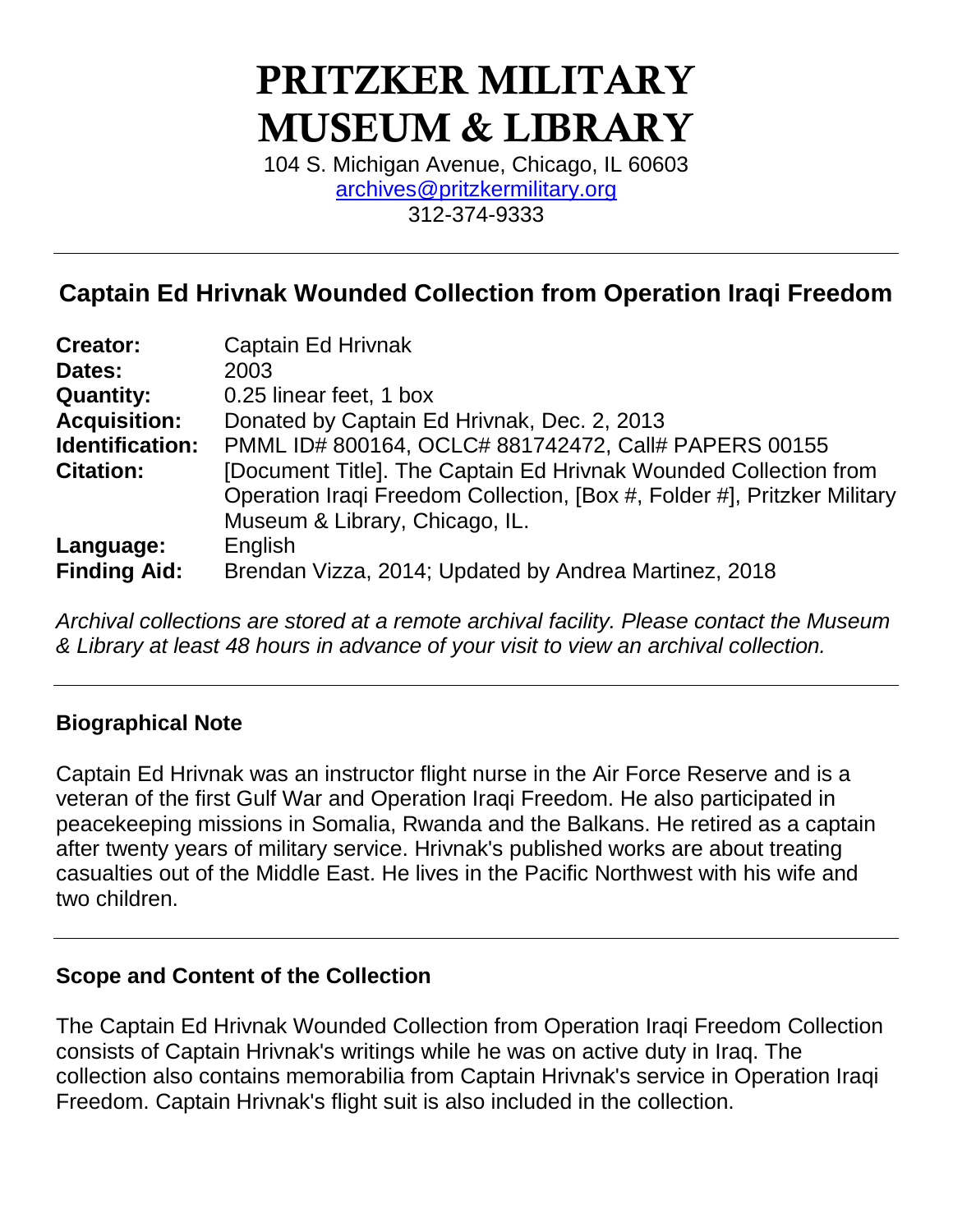### **Arrangement**

The collection arrived in original order. Original order has been maintained or staff has arranged the collection.

## **Rights**

Copyrights held by Captain Ed Hrivnak were transferred to the Pritzker Military Museum & Library. All other rights are held by the author or publisher. Users assume responsibility for following copyright laws as established by US Code Title 17.

## **Separations**

800164001 Flight Suit

**Item ID Description**

## **Key Subjects**

This collection is indexed under the following headings in the Library's online catalog. Researchers interested in materials about related topics, persons, or places should search the catalog using these subject headings.

#### **Subjects**

Iraq War, 2003-2011 Nursing Operation Iraqi Freedom, 2003-2010 Post-Traumatic Stress Disorder United States Air Force War Wounds

#### **Container List**

**Box Folder Item ID # Title 1 Tape Strips - 2003** June 13, 2003 Tape Strip June 20, 2003 Tape Strip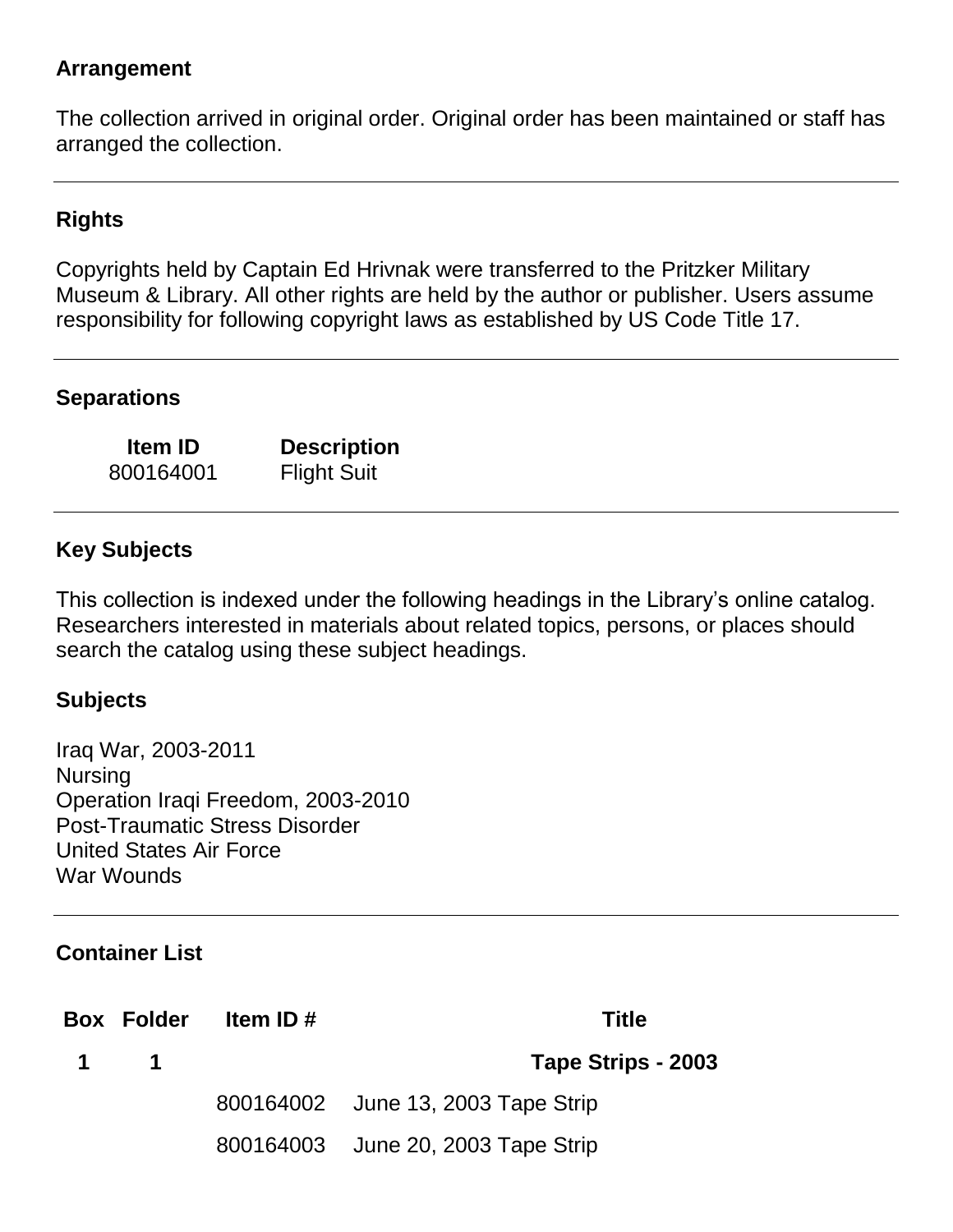|   |                         | 800164004 | Tape Strip from June 27, 2003                                                             |
|---|-------------------------|-----------|-------------------------------------------------------------------------------------------|
|   |                         | 800164005 | Tape Strip from July 2, 2003                                                              |
|   |                         | 800164006 | July 16, 2003 Tape Strip                                                                  |
|   |                         | 800164007 | July 25, 2003 Tape Strip                                                                  |
|   |                         | 800164008 | <b>Undated Tape Strip</b>                                                                 |
|   |                         | 800164009 | Copies of tape strips                                                                     |
| 1 | $\overline{2}$          |           | <b>Memorabilia</b>                                                                        |
|   |                         | 800164010 | <b>Newspaper Clipping</b>                                                                 |
|   |                         | 800164011 | One Dinar Note from Central Bank of Kuwait                                                |
|   |                         | 800164012 | <b>Business Card from Sheraton Kuwait</b>                                                 |
|   |                         | 800164013 | U.S. Army Battle Fatigue Pamphlet                                                         |
|   |                         | 800164014 | <b>Ticket for Bullfight</b>                                                               |
| 1 | 3                       |           | <b>Correspondence</b>                                                                     |
|   |                         |           | 800164015 Letter to Captain Hrivnak                                                       |
| 1 | $\overline{\mathbf{4}}$ |           | <b>Journal - 2003</b>                                                                     |
|   |                         | 800164016 | Journal containing notes and ideas for stories                                            |
| 1 | 5                       |           | <b>March 2003 Writings</b>                                                                |
|   |                         | 800164017 | Email stating that Captain Hrivnak has been recalled to<br>active duty                    |
|   |                         | 800164018 | Email describing conditions experienced by Captain<br>Hrivnak in England                  |
| 1 | 6                       |           | <b>April 2003 Writings</b>                                                                |
|   |                         | 800164019 | Description of the first mission for Captain Hrivnak                                      |
|   |                         | 800164020 | Description of a med-evac mission                                                         |
|   |                         | 800164021 | Update on Captain Hrivnak's deployment                                                    |
|   |                         | 800164022 | Email of a story about a soldier who Captain Hrivnak's<br>crew was returning to the field |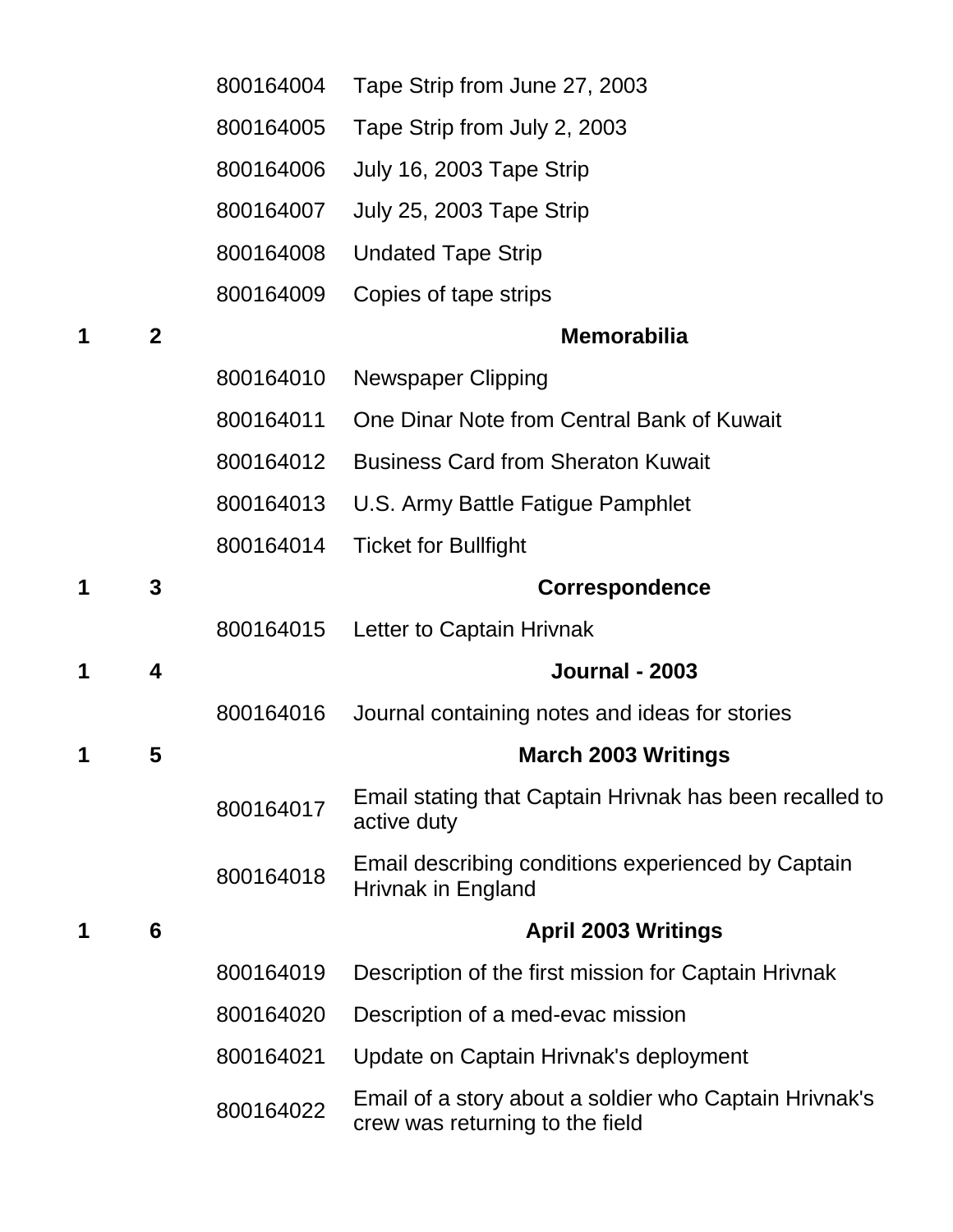|                     | 800164023 | Email describing Captain Hrivnak's daily routine in<br>England                      |
|---------------------|-----------|-------------------------------------------------------------------------------------|
|                     | 800164024 | Email describing Captain Hrivnak's routine in Sicily                                |
|                     | 800164025 | Description of Captain Hrivnak treating a wounded<br>soldier                        |
|                     | 800164026 | Email with a description of a med-evac mission by<br>Captain Hrivnak's crew         |
|                     | 800164027 | Description of housing conditions experienced by<br>Captain Hrivnak's crew in Spain |
|                     | 800164028 | Description of downtime for med-evac personnel                                      |
| $\overline{7}$<br>1 |           | May 2003 Writings                                                                   |
|                     | 800164029 | Description of downtime for med-evac personnel                                      |
|                     | 800164030 | Description of the Evac Squadron's schedule                                         |
|                     | 800164031 | Email describing life with military family                                          |
|                     | 800164032 | Description of how Captain Hrivnak is reminded of<br>home                           |
|                     | 800164033 | Photos of Captain Hrivnak's unit                                                    |
|                     | 800164034 | Photos of the C-141                                                                 |
|                     | 800164035 | Email from Noah Harrison to Captain Hrivnak describing<br>his missions in Iraq      |
|                     | 800164036 | Photos of Captain Hrivnak's unit in Spain                                           |
|                     | 800164037 | Email describing Captain Hrivnak's mission to the<br><b>States</b>                  |
|                     | 800164038 | Email describing Captain Hrivnak's routine while<br>stationed in Germany            |
|                     | 800164039 | Descriptions of patients that Captain Hrivnak treated                               |
|                     | 800164040 | Photos of Captain Hrivnak's crew                                                    |
|                     | 800164041 | Photos                                                                              |
|                     | 800164042 | Descriptions of Aeromedical Evacuation missions                                     |